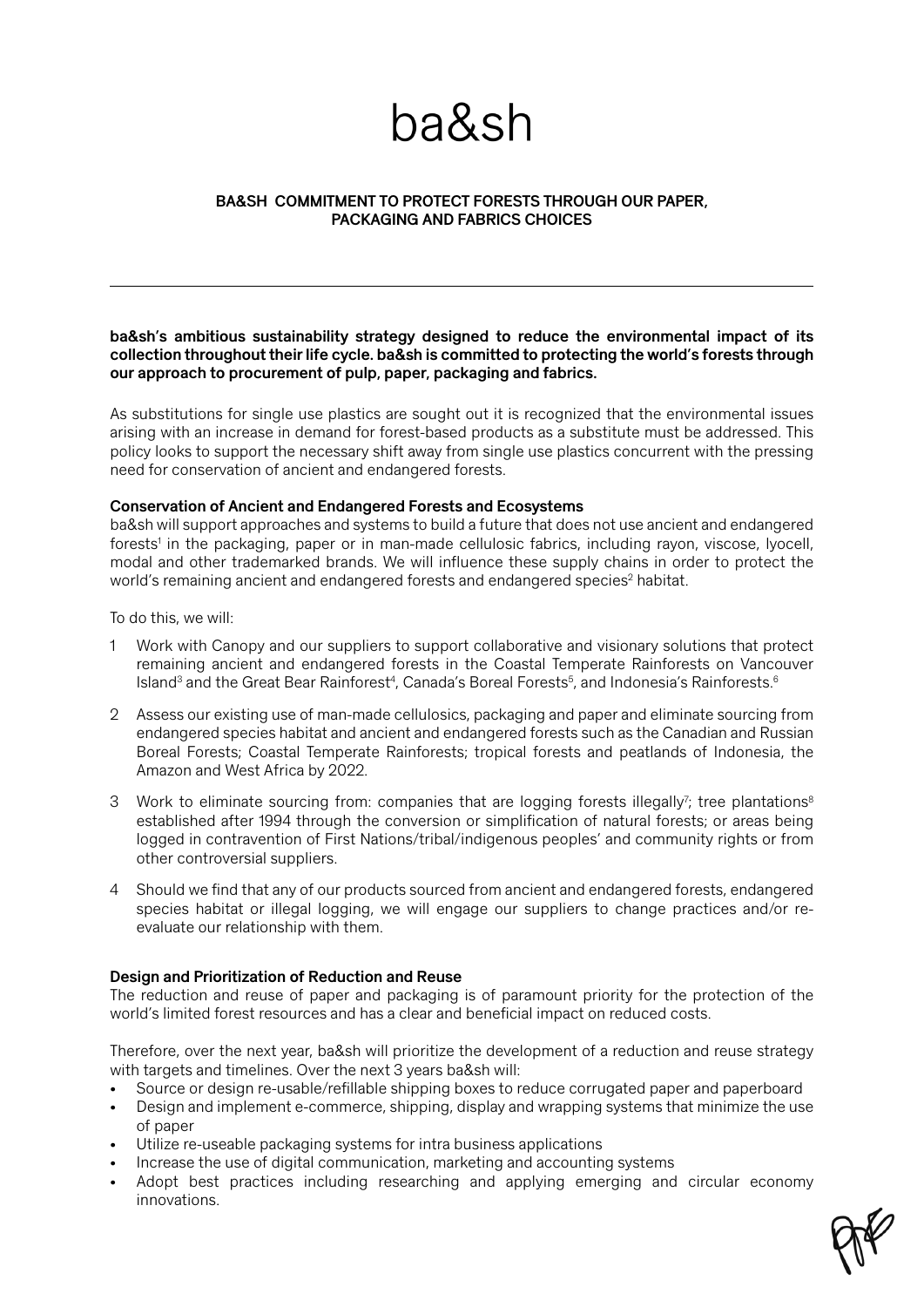# **Shift to More Environmentally and Socially Beneficial Fabrics**

ba&sh will collaborate with Canopy, innovative companies and suppliers to encourage the development of fibre sources that reduce environmental and social impacts, with a focus on agricultural residues<sup>9</sup> and recycled fabrics. We will participate in trials where appropriate.

In 2022, ba&sh will put in place a preference for purchasing man-made cellulosics products that include minimum of 50% of these innovative fibre sources and develop a 2025 procurement target for these closed-loop solutions based on viscose fibre producer innovation.

# **Improve Environmental Quality of Packaging and Paper**

ba&sh will collaborate with Canopy, innovative companies and suppliers to encourage the development of next generation solutions and packaging and paper<sup>10</sup> that reduce environmental and social impacts, with a focus on agricultural fibres (particularly residues)<sup>10</sup> and recycled content. We will use Canopy's **Ecopaper database** and **The Paper Steps** as a guide for paper and packaging sourcing.

To help reduce the footprint of the paper and packaging we use<sup>11</sup>, ba&sh will:

- Do an annual review of all of our paper and packaging use in order to identify areas where we can increase paper use efficiencies, reduce paper and packaging basis weights, and save money and resources.
- Give preference to paper/packaging with high-recycled content, specifically post-consumer waste content reaching an overall recycled fiber content in our papers and packaging of at least 50% average within 3 years;
- Encourage our suppliers to continuously improve and expand the availability of recycled content in papers/packaging;
- Source packaging and paper from alternative fibres such as wheat straw or other agricultural residues, when possible;
- Support research and development of commercial scale production of pulp, paper and packaging from alternative fibre sources such as wheat straw, and other alternative fibres including participation in trials as appropriate.

## **Forest Certification**

Where the above conditions are met (including 1-4), ba&sh will request that all fabric, packaging and paper sourced from forests are from responsibly managed forests, certified to the Forest Stewardship Council (FSC) certification system, and where FSC certified plantations<sup>12</sup> are part of the solution.

## **Recognizing, Respecting and Upholding Human Rights and the Rights of Communities**

ba&sh will request that our suppliers respect the Universal Declaration of Human Rights and acknowledge indigenous and rural communities legal, customary or user rights to their territories, land, and resources.<sup>13</sup> To do so, we request that our suppliers acknowledge the right of Indigenous People and rural communities to give or withhold their Free, Prior and Informed Consent (FPIC) before new logging rights are allocated or plantations are developed. We request that our suppliers resolve complaints and conflicts, and remediate human rights violations through a transparent, accountable, and agreeable dispute resolution process.

## **Reduce Greenhouse Gas Footprint**

ba&sh recognizes the importance of forests as carbon storehouses and their role in maintaining climate stability, As part of our ongoing leadership on climate we will support initiatives that advance forest conservation to reduce the loss of high carbon stock forests, by encouraging suppliers to avoid harvest in these areas, and by giving preference to those that use effective strategies to actively reduce their greenhouse gas footprint.

## **Safeguarding Water and Critical Systems**

ba&sh recognizes that ancient and endangered forests are vitally important systems for the protection and regulation of water from the local to global level. Large areas of contiguous forest act as a biotic pump helping to move moisture from coastal areas to the interior of continents. We give preference to those suppliers that use effective strategies to actively maintain and restore forest intactness to maintain forests' function of regulating the flow and purity of water at a micro and macro scale.

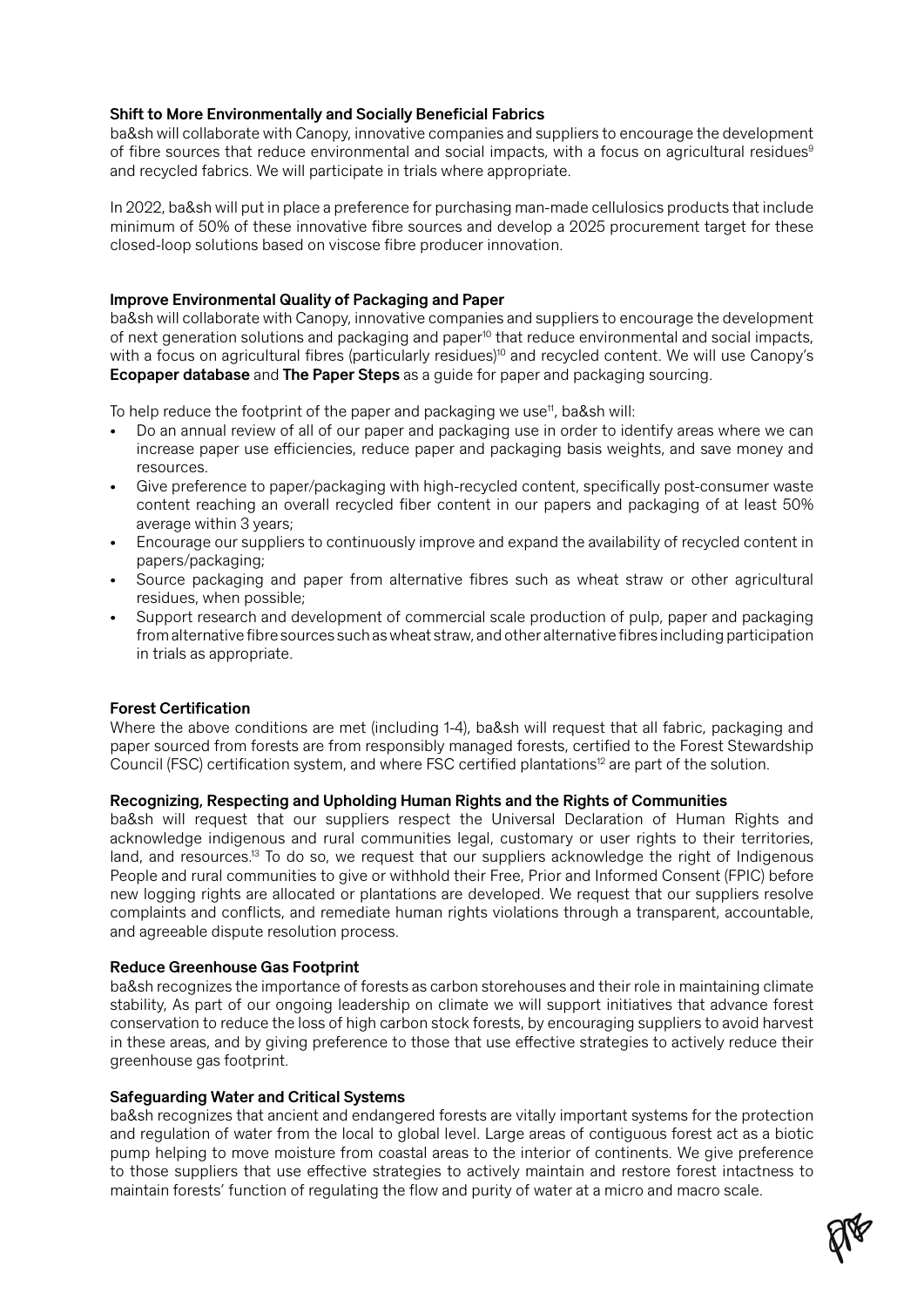#### **Support Best Processing Practices and Procurement**

ba&sh requires that our man-made cellulosic suppliers use best available environmental practices for processing, such as the 'closed-loop' lyocell processing.

We will give purchasing preference to paper and packaging that has been processed utilizing technologies such as chlorine free bleaching<sup>14</sup>. We will switch to receipts for in-store use that are nonphenol and BPA/BPS free<sup>15</sup> in recognition of the health benefits this will have for our employees and customers.

We will also give preference in our North American operations to using printers ranked in the top of the **Blueline Ranking**.

#### **Promote Industry Leadership**

ba&sh looks to create a positive impact together with our suppliers, partners and customers. As implementation progresses, ba&sh will work with suppliers, non-governmental organizations, other stakeholders and brands that work with Canopy to support the protection of ancient and endangered forests and forward solutions to reduce the demands upon forests. We will also seek opportunities to educate and inform the public on these issues and solutions through our marketing and communications.

| Name & Title: Pierre-Arnaud Grenade CEO |
|-----------------------------------------|
|                                         |



#### *Footnotes*

- 1 Ancient and endangered forests are defined as intact forest landscape mosaics, naturally rare forest types, forest types that have been made rare due to human activity, and/or other forests that are ecologically critical for the protection of biological diversity. Ecological components of endangered forests are: Intact forest landscapes; Remnant forests and restoration cores; Landscape connectivity; Rare forest types; Forests of high species richness; Forests containing high concentrations of rare and endangered species; Forests of high endemism; Core habitat for focal species; Forests exhibiting rare ecological and evolutionary phenomena. Key endangered forests globally are the Canadian and Russian Boreal Forests; Coastal Temperate Rainforests of British Columbia, Alaska and Chile; Tropical forests and peat lands of Indonesia, the Amazon and West Africa. For more information on the location and definitions of ancient and endangered forests, please go to: [https://](https://canopyplanet.org/tools/forestmapper/) [canopyplanet.org/tools/forestmapper/](https://canopyplanet.org/tools/forestmapper/)
- 2 A good source to identify endangered, threatened and imperiled species is NatureServe's Conservation Status rankings for imperiled species that are at high risk of extinction due to very restricted range, very few populations (often 20 or fewer), steep declines in populations, or other factors.
- 3 Coastal temperate rainforests are rare and only ever covered 0.2% of the planet. On Vancouver Island only 10% of Vancouver Island's productive old growth rare coastal temperate rainforest remain. These stands of 1,000-year old trees continue to be harvested despite their immense value to local communities for tourism. Their accessibility and beauty is a remarkable global asset and Canopy is working to see these last stands protected.
- 4 A legal conservation plan is now finalized for the Great Bear Rainforest. On February 1st, 2016 the Government of British Columbia, First Nations, environmental organizations and the forest industry announced an Ecosystem-based Management framework that sets 85% of this region off limits to logging and stringent logging rules in the other 15%. Provided these agreements are fully implemented – sourcing from this ancient and endangered forest region can be considered to be within sustainable levels. We encourage ongoing verification of this through renewal of Forest Stewardship Council certification.